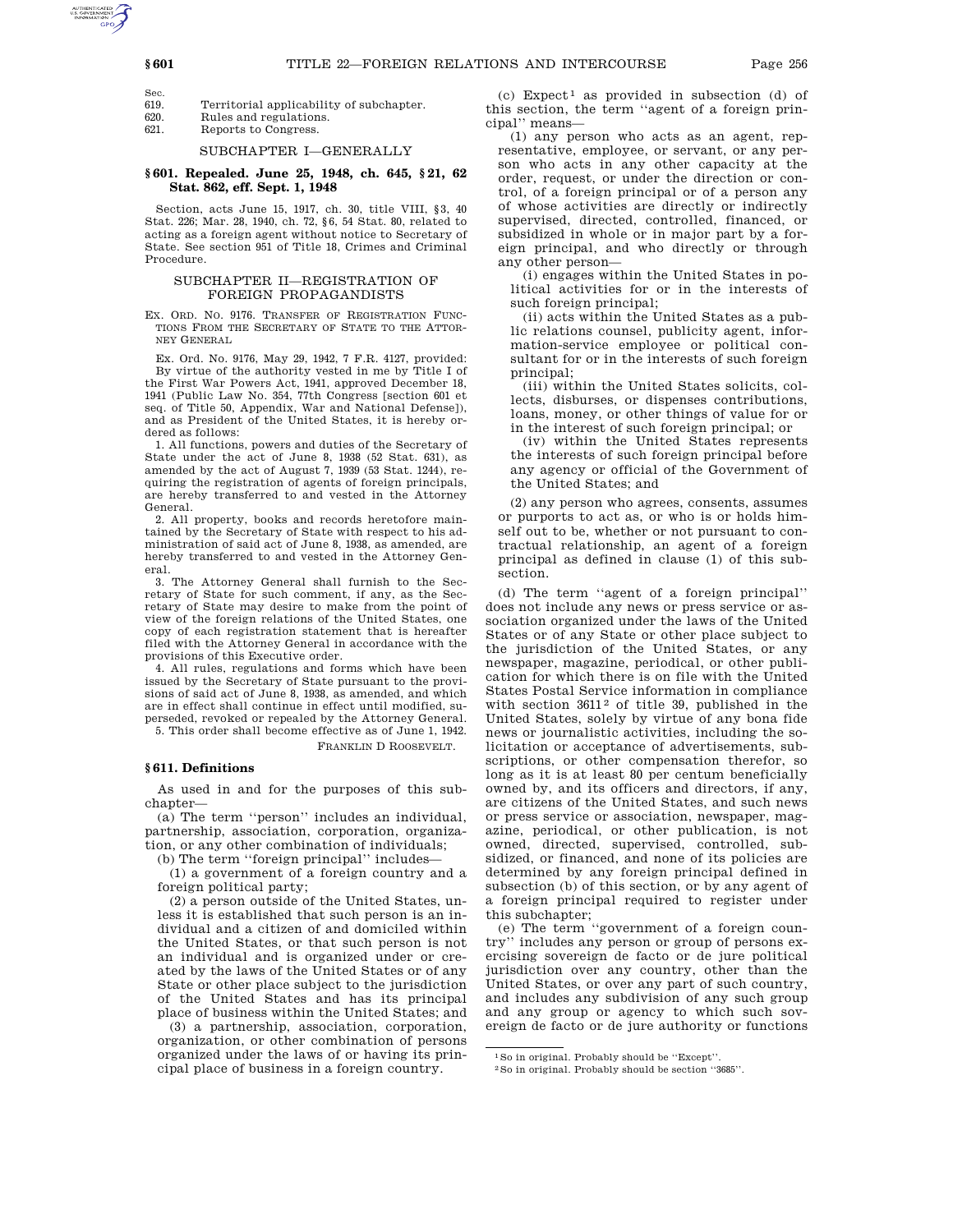are directly or indirectly delegated. Such term shall include any faction or body of insurgents within a country assuming to exercise governmental authority whether such faction or body of insurgents has or has not been recognized by the United States;

(f) The term ''foreign political party'' includes any organization or any other combination of individuals in a country other than the United States, or any unit or branch thereof, having for an aim or purpose, or which is engaged in any activity devoted in whole or in part to, the establishment, administration, control, or acquisition of administration or control, of a government of a foreign country or a subdivision thereof, or the furtherance or influencing of the political or public interests, policies, or relations of a government of a foreign country or a subdivision thereof;

(g) The term ''public-relations counsel'' includes any person who engages directly or indirectly in informing, advising, or in any way representing a principal in any public relations matter pertaining to political or public interests, policies, or relations of such principal;

(h) The term ''publicity agent'' includes any person who engages directly or indirectly in the publication or dissemination of oral, visual, graphic, written, or pictorial information or matter of any kind, including publication by means of advertising, books, periodicals, newspapers, lectures, broadcasts, motion pictures, or otherwise;

(i) The term ''information-service employee'' includes any person who is engaged in furnishing, disseminating, or publishing accounts, descriptions, information, or data with respect to the political, industrial, employment, economic, social, cultural, or other benefits, advantages, facts, or conditions of any country other than the United States or of any government of a foreign country or of a foreign political party or of a partnership, association, corporation, organization, or other combination of individuals organized under the laws of, or having its principal place of business in, a foreign country;

(j) Repealed. Pub. L. 104–65, §9(1)(A), Dec. 19, 1995, 109 Stat. 699.

(k) The term ''registration statement'' means the registration statement required to be filed with the Attorney General under section 612(a) of this title, and any supplements thereto required to be filed under section 612(b) of this title, and includes all documents and papers required to be filed therewith or amendatory thereof or supplemental thereto, whether attached thereto or incorporated therein by reference;

(*l*) The term ''American republic'' includes any of the states which were signatory to the Final Act of the Second Meeting of the Ministers of Foreign Affairs of the American Republics at Habana, Cuba, July 30, 1940;

(m) The term ''United States'', when used in a geographical sense, includes the several States, the District of Columbia, the Territories, the Canal Zone, the insular possessions, and all other places now or hereafter subject to the civil or military jurisdiction of the United States;

(n) The term ''prints'' means newspapers and periodicals, books, pamphlets, sheet music, visiting cards, address cards, printing proofs, engravings, photographs, pictures, drawings, plans, maps, patterns to be cut out, catalogs, prospectuses, advertisements, and printed, engraved, lithographed, or autographed notices of various kinds, and, in general, all impressions or reproductions obtained on paper or other material assimilable to paper, on parchment or on cardboard, by means of printing, engraving, lithography, autography, or any other easily recognizable mechanical process, with the exception of the copying press, stamps with movable or immovable type, and the typewriter;

(*o*) The term ''political activities'' means any activity that the person engaging in believes will, or that the person intends to, in any way influence any agency or official of the Government of the United States or any section of the public within the United States with reference to formulating, adopting, or changing the domestic or foreign policies of the United States or with reference to the political or public interests, policies, or relations of a government of a foreign country or a foreign political party;

(p) The term ''political consultant'' means any person who engages in informing or advising any other person with reference to the domestic or foreign policies of the United States or the political or public interest, policies, or relations of a foreign country or of a foreign political party.

(June 8, 1938, ch. 327, §1, 52 Stat. 631; Aug. 7, 1939, ch. 521, §1, 53 Stat. 1244; Apr. 29, 1942, ch. 263, §1, 56 Stat. 249; Proc. No. 2695, July 4, 1946, 11 F.R. 7517, 60 Stat. 1352; Sept. 23, 1950, ch. 1024, title I, §20(a), 64 Stat. 1005; Aug. 1, 1956, ch. 849, §1, 70 Stat. 899; Pub. L. 87–366, §1, Oct. 4, 1961, 75 Stat. 784; Pub. L. 89–486, §1, July 4, 1966, 80 Stat. 244; Pub. L. 91–375, §6(k), Aug. 12, 1970, 84 Stat. 782; Pub. L. 104–65, §9(1), Dec. 19, 1995, 109 Stat. 699.)

### REFERENCES IN TEXT

For definition of Canal Zone, referred to in subsec. (m), see section 3602(b) of this title.

#### **CODIFICATION**

Words ''including the Philippine Islands,'' omitted from definition of ''United States'' in subsec. (m) pursuant to Proc. No. 2695, which granted independence to the Philippines under the authority of section 1394 of this title, under which section Proc. No. 2695 is set out as a note.

#### AMENDMENTS

1995—Subsec. (j). Pub. L. 104–65, §9(1)(A), struck out subsec. (j) which read as follows: "The term 'political propaganda' includes any oral, visual, graphic, written, pictorial, or other communication or expression by any person (1) which is reasonably adapted to, or which the person disseminating the same believes will, or which he intends to, prevail upon, indoctrinate, convert, induce, or in any other way influence a recipient or any section of the public within the United States with reference to the political or public interests, policies, or relations of a government of a foreign country or a foreign political party or with reference to the foreign policies of the United States or promote in the United States racial, religious, or social dissensions, or (2) which advocates, advises, instigates, or promotes any racial, social, political, or religious disorder, civil riot, or other conflict involving the use of force or violence in any other American republic or the overthrow of any government or political subdivision of any other American republic by any means involving the use of force or violence. As used in this subsection the term 'dis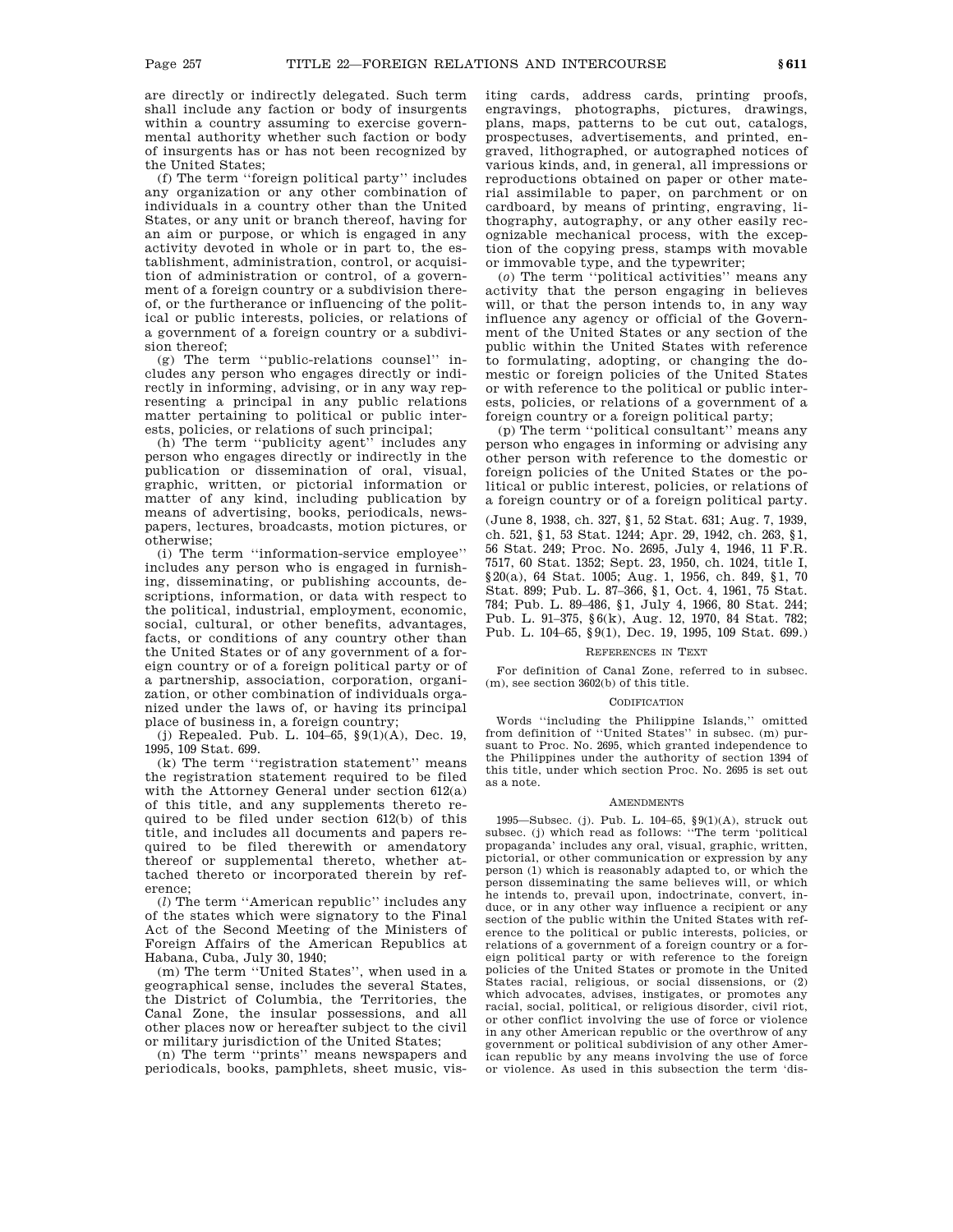seminating' includes transmitting or causing to be transmitted in the United States mails or by any means or instrumentality of interstate or foreign commerce or offering or causing to be offered in the United States mails;''.

Subsec. (*o*). Pub. L. 104–65, §9(1)(B), substituted ''any activity that the person engaging in believes will, or that the person intends to, in any way influence'' for ''the dissemination of political propaganda and any other activity which the person engaging therein believes will, or which he intends to, prevail upon, indoctrinate, convert, induce, persuade, or in any other way influence''.

Subsec. (p). Pub. L.  $104-65$ ,  $9(1)(C)$ , substituted a period for semicolon at end.

Subsec. (q). Pub. L.  $104-65$ ,  $9(1)(D)$ , struck out subsec. (q) which read as follows: ''For the purpose of section 613(d) of this title, activities in furtherance of the bona fide commercial, industrial or financial interests of a domestic person engaged in substantial commercial, industrial or financial operations in the United States shall not be deemed to serve predominantly a foreign interest because such activities also benefit the interests of a foreign person engaged in bona fide trade or commerce which is owned or controlled by, or which owns or controls, such domestic person: *Provided*, That (i) such foreign person is not, and such activities are not directly or indirectly supervised, directed, controlled, financed or subsidized in whole or in substantial part by, a government of a foreign country or a foreign political party, (ii) the identity of such foreign person is disclosed to the agency or official of the United States with whom such activities are conducted, and (iii) whenever such foreign person owns or controls such domestic person, such activities are substantially in furtherance of the bona fide commercial, industrial or financial interests of such domestic per-

son.'' 1970—Subsec. (d). Pub. L. 91–375 substituted ''file with the United States Postal Service information in com-pliance with section 3611 of title 39'' for ''file with the Postmaster General a sworn statement in compliance with section 2 of the Act of August 24, 1912 (37 Stat. 553), as amended''.

1966—Subsec. (b). Pub. L. 89–486, §1(1), redesignated former pars. (3) and (4) as (2) and (3), substituted in such par. (3) ''combination of persons'' for ''combination of individuals'' and struck out from definition of ''foreign principal'' former pars. (2), (5), and (6) which included ''(2) an individual affiliated or associated with, or supervised, directed, controlled, financed, or subsidized, in whole or in part, by any foreign principal defined in clause (1) of this subsection";  $\cdot$ (5) a domestic partnership, association, corporation, organization, or other combination of individuals, subsidized directly or indirectly, in whole or in part, by any foreign principal defined in clause (1), (3), or (4) of this subsection''; and ''(6) a domestic partnership, association, corporation, or other combination of individuals, supervised, directed, controlled, or financed, in whole or in substantial part, by any foreign government or foreign political party'

Subsec. (c). Pub. L. 89–486, §1(2), amended provisions generally to redefine ''agent of a foreign principal'' by specifying four categories of activities creating the agency relationship where person acts as agent, employee, representative, or servant or at the order of, or under the control of, a foreign principal, by requiring a showing not only of foreign connections but also of certain activities performed by the agent for foreign interests, by making change as it relates to problem of indirect control exerted by foreign principals over their agents, by including political activities and actions as political consultant, by excluding attorneys from the relationship, by incorporating provisions of former par. (3) in par. (2) where a person assumes or purports to act as an agent of a foreign principal, and by eliminating the separate category for military or governmental of-

ficials contained in former par. (4). Subsec. (d). Pub. L. 89–486, §1(3), struck out ''clause  $(1), (2),$  or  $(4)$  of" before "subsection  $(b)$ ".

Subsec. (g). Pub. L. 89–486, §1(4), inserted ''public relations'' before ''matter pertaining to'' and ''of such principal'' after ''or relations''.

Subsecs. (*o*) to (q). Pub. L. 89–486, §1(5), added subsecs. (*o*) to (q).

1961—Subsec. (b)(6). Pub. L. 87–366 added par. (6).

1956—Subsec. (c)(5). Act Aug. 1, 1956, repealed par. (5) which included within definition of ''agent of a foreign principal'' any person trained in foreign espionage systems with certain exceptions. See sections 851 and 852 of Title 50, War and National Defense.

1950—Subsec. (c)(5). Act Sept. 23, 1950, added par. (5). 1942—Act Apr. 29, 1942, amended section generally to redefine terms used in this subchapter.

1939—Act Aug. 7, 1939, amended section generally to redefine terms used in this subchapter.

## EFFECTIVE DATE OF 1995 AMENDMENT

Amendment by Pub. L. 104–65 effective Jan. 1, 1996, except as otherwise provided, see section 24 of Pub. L. 104–65, set out as an Effective Date note under section 1601 of Title 2, The Congress.

# EFFECTIVE DATE OF 1970 AMENDMENT

Amendment by Pub. L. 91–375 effective within 1 year after Aug. 12, 1970, on date established therefor by Board of Governors of United States Postal Service and published by it in Federal Register, see section 15(a) of Pub. L. 91–375, set out as an Effective Date note preceding section 101 of Title 39, Postal Service.

# EFFECTIVE DATE OF 1966 AMENDMENT

Section 9 of Pub. L. 89–486 provided that: ''This Act [enacting sections 219 and 613 of Title 18, Crimes and Criminal Procedure, and amending this section and sections 612 to 616 and 618 of this title] shall take effect ninety days after the date of its enactment [July 4, 1966].''

### EFFECTIVE DATE OF 1942 AMENDMENT

Section 3 of act Apr. 29, 1942, provided that: ''This Act [amending this subchapter] shall take effect on the sixtieth day after the date of its approval, except that prior to such sixtieth day the Attorney General may make, prescribe, amend, and rescind such rules, regulations, and forms as may be necessary to carry out the provisions of this Act [amending this subchapter].''

#### EFFECTIVE DATE

Section 7 of act June 8, 1938, provided that: ''This Act [enacting this subchapter] shall take effect on the ninetieth day after the date of its enactment [June 8, 1938].''

#### SHORT TITLE

Section 14 of act June 8, 1938, as added by act Apr. 29, 1942, §1, provided that: ''This Act [enacting this subchapter] may be cited as the 'Foreign Agents Registration Act of 1938, as amended'.''

### SEPARABILITY; EFFECT ON EXISTING LAW

Sections 12 and 13 of act June 8, 1938, as added by act Apr. 29, 1942, §1, provided that:

''SEC. 12. If any provision of this Act [enacting this subchapter], or the application thereof to any person or circumstances, is held invalid, the remainder of the Act, and the application of such provisions to other persons or circumstances, shall not be affected thereby.

''SEC. 13. This Act [enacting this subchapter] is an addition to and not in substitution for any other existing statute.''

### TRANSFER OF FUNCTIONS

Section 2 of act Apr. 29, 1942, provided that: ''Upon the effective date of this Act [see Effective Date of 1942 Amendment note above], all powers, duties, and functions of the Secretary of State under the Act of June 8, 1938 (52 Stat. 631), as amended [this subchapter], shall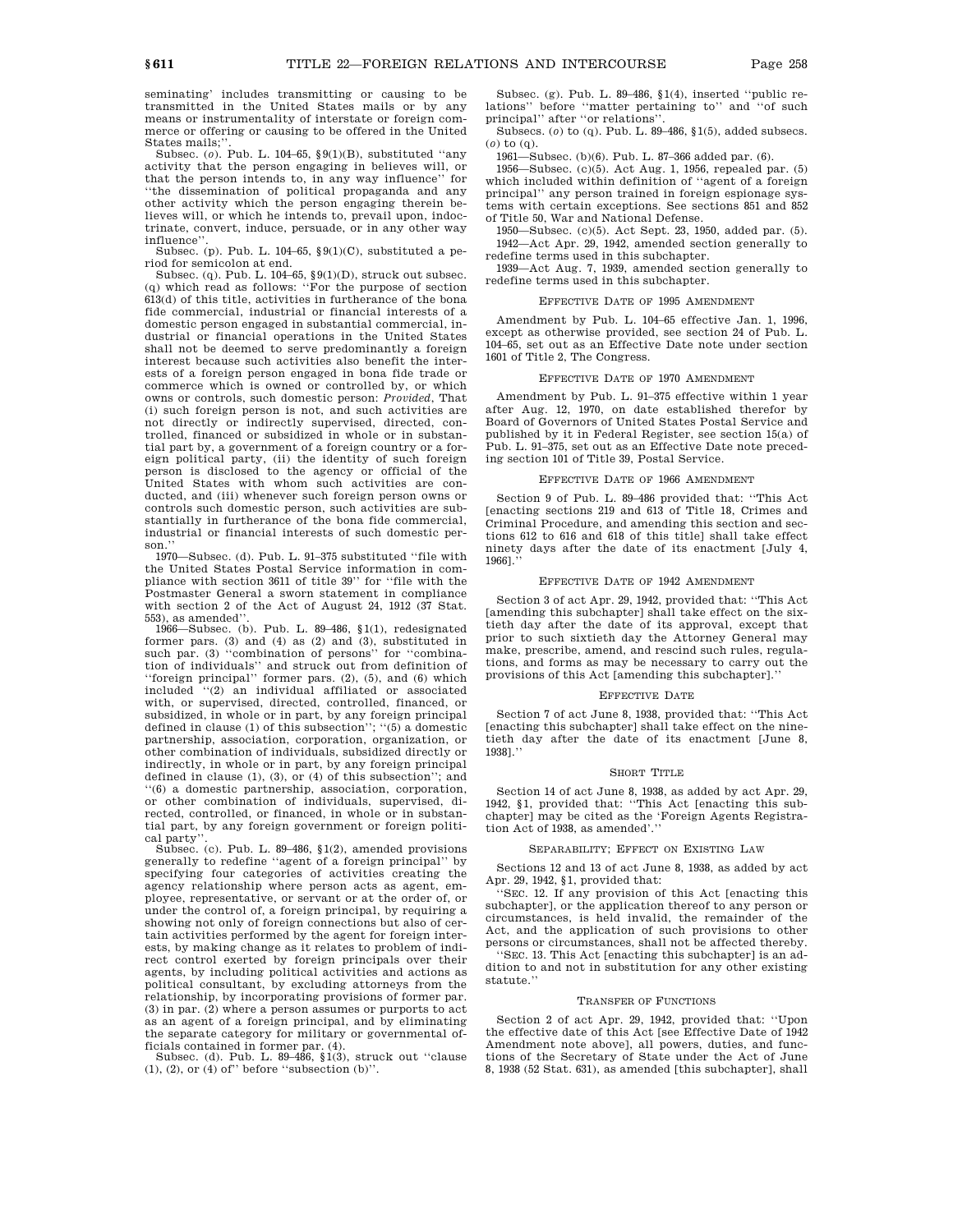be transferred to and become vested in the Attorney General, together with all property, books, records, and unexpended balances of appropriations used by or available to the Secretary of State for carrying out the functions devolving on him under the above-cited Act. All rules, regulations, and forms which have been issued by the Secretary of State pursuant to the provisions of said Act, and which are in effect, shall continue in effect until modified, superseded, revoked, or repealed.''

#### POLICY AND PURPOSE OF SUBCHAPTER

Act Apr. 29, 1942, amending generally act June 8, 1938, added an opening paragraph preceding section 1 of the latter act and reading as follows: ''It is hereby declared to be the policy and purpose of this Act [enacting this subchapter] to protect the national defense, internal security, and foreign relations of the United States by requiring public disclosure by persons engaging in propaganda activities and other activities for or on behalf of foreign governments, foreign political parties, and other foreign principals so that the Government and the people of the United States may be informed of the identity of such persons and may appraise their statements and actions in the light of their associations and activities.''

## **§ 612. Registration statement**

## **(a) Filing; contents**

No person shall act as an agent of a foreign principal unless he has filed with the Attorney General a true and complete registration statement and supplements thereto as required by subsections (a) and (b) of this section or unless he is exempt from registration under the provisions of this subchapter. Except as hereinafter provided, every person who becomes an agent of a foreign principal shall, within ten days thereafter, file with the Attorney General, in duplicate, a registration statement, under oath on a form prescribed by the Attorney General. The obligation of an agent of a foreign principal to file a registration statement shall, after the tenth day of his becoming such agent, continue from day to day, and termination of such status shall not relieve such agent from his obligation to file a registration statement for the period during which he was an agent of a foreign principal. The registration statement shall include the following, which shall be regarded as material for the purposes of this subchapter:

(1) Registrant's name, principal business address, and all other business addresses in the United States or elsewhere, and all residence addresses, if any;

(2) Status of the registrant; if an individual, nationality; if a partnership, name, residence addresses, and nationality of each partner and a true and complete copy of its articles of copartnership; if an association, corporation, organization, or any other combination of individuals, the name, residence addresses, and nationality of each director and officer and of each person performing the functions of a director or officer and a true and complete copy of its charter, articles of incorporation, association, constitution, and bylaws, and amendments thereto; a copy of every other instrument or document and a statement of the terms and conditions of every oral agreement relating to its organization, powers, and purposes; and a statement of its ownership and control;

(3) A comprehensive statement of the nature of registrant's business; a complete list of registrant's employees and a statement of the nature of the work of each; the name and address of every foreign principal for whom the registrant is acting, assuming or purporting to act or has agreed to act; the character of the business or other activities of every such foreign principal, and, if any such foreign principal be other than a natural person, a statement of the ownership and control of each; and the extent, if any, to which each such foreign principal is supervised, directed, owned, controlled, financed, or subsidized, in whole or in part, by any government of a foreign country or foreign political party, or by any other foreign principal;

(4) Copies of each written agreement and the terms and conditions of each oral agreement, including all modifications of such agreements, or, where no contract exists, a full statement of all the circumstances, by reason of which the registrant is an agent of a foreign principal; a comprehensive statement of the nature and method of performance of each such contract, and of the existing and proposed activity or activities engaged in or to be engaged in by the registrant as agent of a foreign principal for each such foreign principal, including a detailed statement of any such activity which is a political activity;

(5) The nature and amount of contributions, income, money, or thing of value, if any, that the registrant has received within the preceding sixty days from each such foreign principal, either as compensation or for disbursement or otherwise, and the form and time of each such payment and from whom received;

(6) A detailed statement of every activity which the registrant is performing or is assuming or purporting or has agreed to perform for himself or any other person other than a foreign principal and which requires his registration hereunder, including a detailed statement of any such activity which is a political activity;

(7) The name, business, and residence addresses, and if an individual, the nationality, of any person other than a foreign principal for whom the registrant is acting, assuming or purporting to act or has agreed to act under such circumstances as require his registration hereunder; the extent to which each such person is supervised, directed, owned, controlled, financed, or subsidized, in whole or in part, by any government of a foreign country or foreign political party or by any other foreign principal; and the nature and amount of contributions, income, money, or thing of value, if any, that the registrant has received during the preceding sixty days from each such person in connection with any of the activities referred to in clause (6) of this subsection, either as compensation or for disbursement or otherwise, and the form and time of each such payment and from whom received;

(8) A detailed statement of the money and other things of value spent or disposed of by the registrant during the preceding sixty days in furtherance of or in connection with activities which require his registration hereunder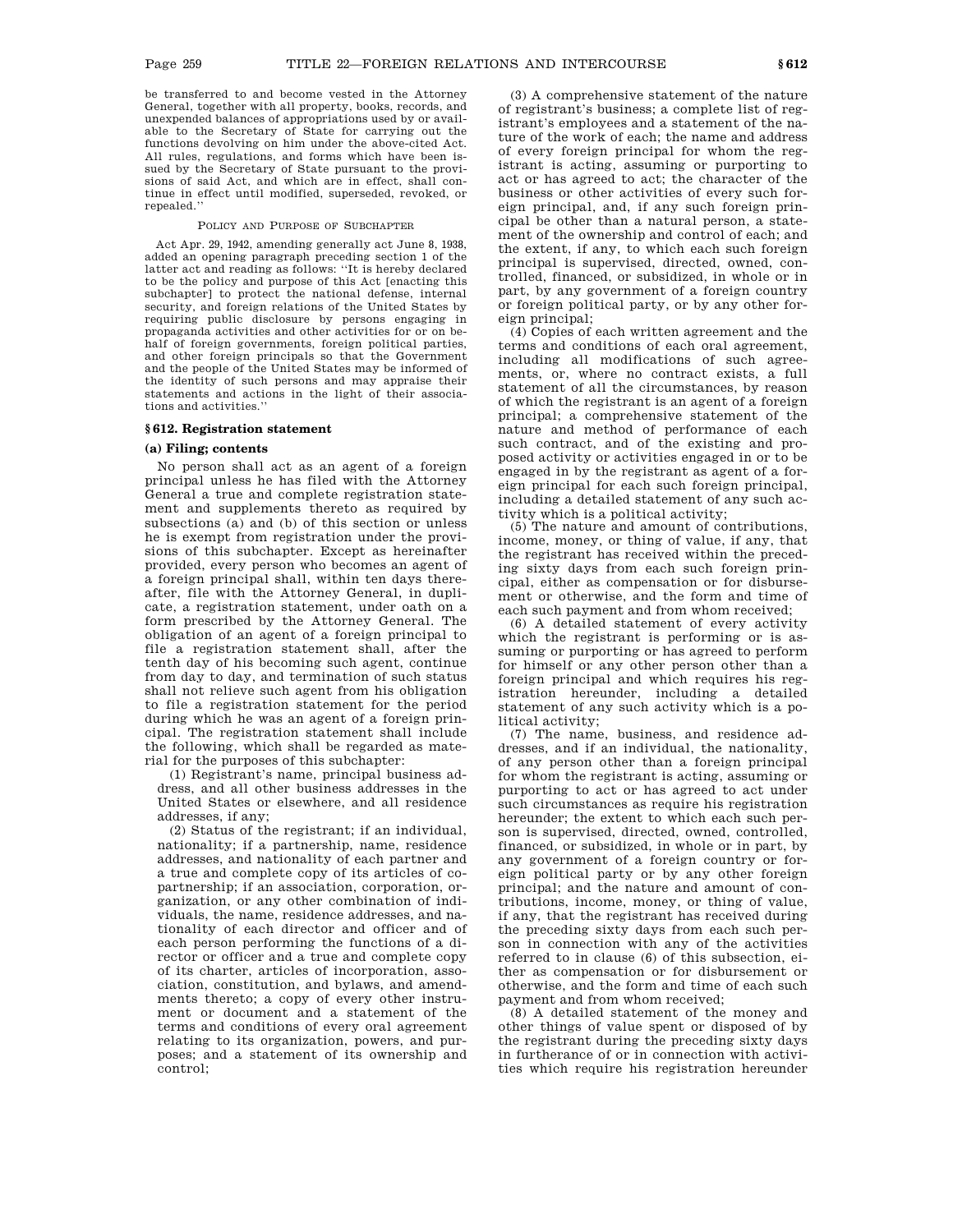and which have been undertaken by him either as an agent of a foreign principal or for himself or any other person or in conection<sup>1</sup> with any activities relating to his becoming an agent of such principal, and a detailed statement of any contributions of money or other things of value made by him during the preceding sixty days (other than contributions the making of which is prohibited under the terms of section  $613<sup>2</sup>$  of title 18) in connection with an election to any political office or in connection with any primary election, convention, or caucus held to select candidates for any political office;

(9) Copies of each written agreement and the terms and conditions of each oral agreement, including all modifications of such agreements, or, where no contract exists, a full statement of all the circumstances, by reason of which the registrant is performing or assuming or purporting or has agreed to perform for himself or for a foreign principal or for any person other than a foreign principal any activities which require his registration hereunder;

(10) Such other statements, information, or documents pertinent to the purposes of this subchapter as the Attorney General, having due regard for the national security and the public interest, may from time to time require;

(11) Such further statements and such further copies of documents as are necessary to make the statements made in the registration statement and supplements thereto, and the copies of documents furnished therewith, not misleading.

### **(b) Supplements; filing period**

Every agent of a foreign principal who has filed a registration statement required by subsection (a) of this section shall, within thirty days after the expiration of each period of six months succeeding such filing, file with the Attorney General a supplement thereto under oath, on a form prescribed by the Attorney General, which shall set forth with respect to such preceding six months' period such facts as the Attorney General, having due regard for the national security and the public interest, may deem necessary to make the information required under this section accurate, complete, and current with respect to such period. In connection with the information furnished under clauses  $(3)$ ,  $(4)$ ,  $(6)$ , and  $(9)$  of subsection  $(a)$  of this section, the registrant shall give notice to the Attorney General of any changes therein within ten days after such changes occur. If the Attorney General, having due regard for the national security and the public interest, determines that it is necessary to carry out the purposes of this subchapter, he may, in any particular case, require supplements to the registration statement to be filed at more frequent intervals in respect to all or particular items of information to be furnished.

# **(c) Execution of statement under oath**

The registration statement and supplements thereto shall be executed under oath as follows:

If the registrant is an individual, by him; if the registrant is a partnership, by the majority of the members thereof; if the registrant is a person other than an individual or a partnership, by a majority of the officers thereof or persons performing the functions of officers or by a majority of the board of directors thereof or persons performing the functions of directors, if any.

# **(d) Filing of statement not deemed full compliance nor as preclusion from prosecution**

The fact that a registration statement or supplement thereto has been filed shall not necessarily be deemed a full compliance with this subchapter and the regulations thereunder on the part of the registrant; nor shall it indicate that the Attorney General has in any way passed upon the merits of such registration statement or supplement thereto; nor shall it preclude prosecution, as provided for in this subchapter, for willful failure to file a registration statement or supplement thereto when due or for a willful false statement of a material fact therein or the willful omission of a material fact required to be stated therein or the willful omission of a material fact or copy of a material document necessary to make the statements made in a registration statement and supplements thereto, and the copies of documents furnished therewith, not misleading.

# **(e) Incorporation of previous statement by reference**

If any agent of a foreign principal, required to register under the provisions of this subchapter, has previously thereto registered with the Attorney General under the provisions of section 2386 of title 18, the Attorney General, in order to eliminate inappropriate duplication, may permit the incorporation by reference in the registration statement or supplements thereto filed hereunder of any information or documents previously filed by such agent of a foreign principal under the provisions of said section.

# **(f) Exemption by Attorney General**

The Attorney General may, by regulation, provide for the exemption—

(1) from registration, or from the requirement of furnishing any of the information required by this section, of any person who is listed as a partner, officer, director, or employee in the registration statement filed by an agent of a foreign principal under this subchapter, and

 $(2)$  from the requirement of furnishing any of the information required by this section of any agent of a foreign principal.

where by reason of the nature of the functions or activities of such person the Attorney General, having due regard for the national security and the public interest, determines that such registration, or the furnishing of such information, as the case may be, is not necessary to carry out the purposes of this subchapter.

# **(g) Electronic filing of registration statements and supplements**

A registration statement or supplement required to be filed under this section shall be filed in electronic form, in addition to any other form that may be required by the Attorney General.

<sup>1</sup>So in original. Probably should be ''connection''.

<sup>2</sup>See References in Text note below.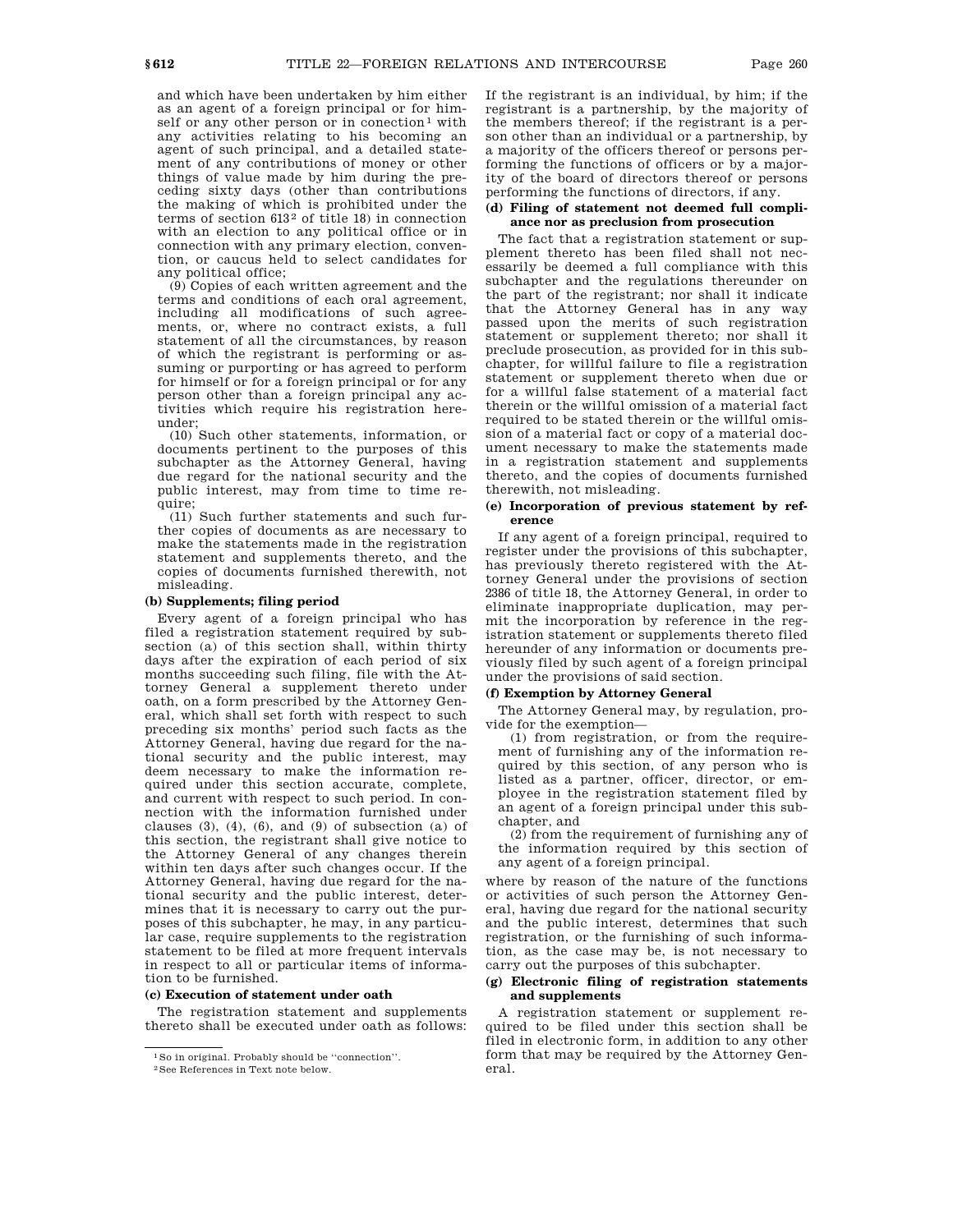(June 8, 1938, ch. 327, §2, 52 Stat. 632; Apr. 29, 1942, ch. 263, §1, 56 Stat. 251; Aug. 3, 1950, ch. 524, §1, 64 Stat. 399; Pub. L. 89–486, §2, July 4, 1966, 80 Stat. 245; Pub. L. 110–81, title II, §212(a), Sept. 14, 2007, 121 Stat. 749.)

#### REFERENCES IN TEXT

Section 613 of title 18, referred to in subsec. (a)(8), was repealed by Pub. L. 94–283, title II, §201(a), May 11, 1976, 90 Stat. 496.

#### CODIFICATION

In subsec. (e), ''section 2386 of title 18'' was in the original ''the Act of October 17, 1940 (54 Stat. 1201)'', which had been classified to sections 14 to 17 of title 18. ''Section 2386 of title 18'' substituted for ''sections 14 to 17 of title 18'' on authority of act June 25, 1948, ch. 645, 62 Stat. 863, section 1 of which enacted Title 18, Crimes and Criminal Procedure.

### PRIOR PROVISIONS

Provisions on this subject were contained in sections 612 and 613 of this title prior to general amendment of act June 8, 1938, by act Apr. 29, 1942.

#### **AMENDMENTS**

2007—Subsec. (g). Pub. L. 110–81 added subsec. (g).

1966—Subsec. (a). Pub. L. 89–486, §2(1), struck out requirement for transmittal of registration statements by the Attorney General to the Secretary of State and provision declaring a failure of transmission not to be a bar to prosecutions, now covered in section 616(b) of this title.

Subsec. (a)(3). Pub. L. 89–486, §2(2), struck out '', unless, and to the extent, this requirement is waived in writing by the Attorney General'' after ''statement of the nature of the work of each'' and provided for a statement of the extent to which a foreign principal is supervised, directed, etc., by any other foreign principal.

Subsec. (a)(4), (6). Pub. L. 89-486,  $\S 2(3)$ , (4), inserted ' including a detailed statement of any such activity which is a political activity''.

Subsec. (a)(7). Pub. L. 89–486,  $\S 2(5)$ , required certain information pertaining to control and financial arrangements with respect to those persons, not themselves foreign principals, who are so related to a foreign principal that their agents when engaged in political activities in the interests of the principal are required to register.

Subsec. (a)(8). Pub. L. 89–486, §2(6), inserted requirement that agent report the money or other things of value spent or disposed of in connection with his becoming the agent of his foreign principal and all political contributions made during the preceding sixty days, other than contributions made on behalf of their principals, such contributions being prohibited under section 613 of title 18.

Subsec. (f). Pub. L. 89–486, §2(7), added subsec. (f).

1950—Subsec. (a). Act Aug. 3, 1950, made failure to register a continuing offense.

1942—Act Apr. 29, 1942, amended section generally.

#### EFFECTIVE DATE OF 2007 AMENDMENT

Pub. L. 110–81, title II, §212(c), Sept. 14, 2007, 121 Stat. 750, provided that: ''The amendments made by this section [amending this section and section 616 of this title] shall take effect on the 90th day after the date of the enactment of this Act [Sept. 14, 2007].''

#### EFFECTIVE DATE OF 1966 AMENDMENT

Amendment by Pub. L. 89–486 effective ninety days after July 4, 1966, see section 9 of Pub. L. 89–486, set out as a note under section 611 of this title.

#### EFFECTIVE DATE OF 1942 AMENDMENT

Amendment by act Apr. 29, 1942, effective on the sixtieth day after Apr. 29, 1942, except that prior to such sixtieth day the Attorney General may make, prescribe, amend, and rescind such rules, regulations, and forms as may be necessary to carry out act Apr. 29, 1942, see section 3 of act Apr. 29, 1942, set out as a note under section 611 of this title.

FEES FOR NECESSARY EXPENSES OF REGISTRATION UNIT

Pub. L. 102–395, title I, Oct. 6, 1992, 106 Stat. 1831, provided in part that: ''In addition, notwithstanding 31 U.S.C. 3302, for fiscal year 1993 and thereafter, the Attorney General shall establish and collect fees to recover necessary expenses of the Registration Unit (to include salaries, supplies, equipment and training) pursuant to the Foreign Agents Registration Act [probably means Foreign Agents Registration Act of 1938, as amended, 22 U.S.C. 611 et seq.], and shall credit such fees to this appropriation, to remain available until expended.''

## **§ 613. Exemptions**

The requirements of section 612(a) of this title shall not apply to the following agents of foreign principals:

#### **(a) Diplomatic or consular officers**

A duly accredited diplomatic or consular officer of a foreign government who is so recognized by the Department of State, while said officer is engaged exclusively in activities which are recognized by the Department of State as being within the scope of the functions of such officer;

## **(b) Officials of foreign government**

Any official of a foreign government, if such government is recognized by the United States, who is not a public-relations counsel, publicity agent, information-service employee, or a citizen of the United States, whose name and status and the character of whose duties as such official are of public record in the Department of State, while said official is engaged exclusively in activities which are recognized by the Department of State as being within the scope of the functions of such official;

# **(c) Staff members of diplomatic or consular officers**

Any member of the staff of, or any person employed by, a duly accredited diplomatic or consular officer of a foreign government who is so recognized by the Department of State, other than a public-relations counsel, publicity agent, or information-service employee, whose name and status and the character of whose duties as such member or employee are of public record in the Department of State, while said member or employee is engaged exclusively in the performance of activities which are recognized by the Department of State as being within the scope of the functions of such member or employee;

# **(d) Private and nonpolitical activities; solicitation of funds**

Any person engaging or agreeing to engage only (1) in private and nonpolitical activities in furtherance of the bona fide trade or commerce of such foreign principal; or (2) in other activities not serving predominantly a foreign interest; or (3) in the soliciting or collecting of funds and contributions within the United States to be used only for medical aid and assistance, or for food and clothing to relieve human suffering, if such solicitation or collection of funds and contributions is in accordance with and subject to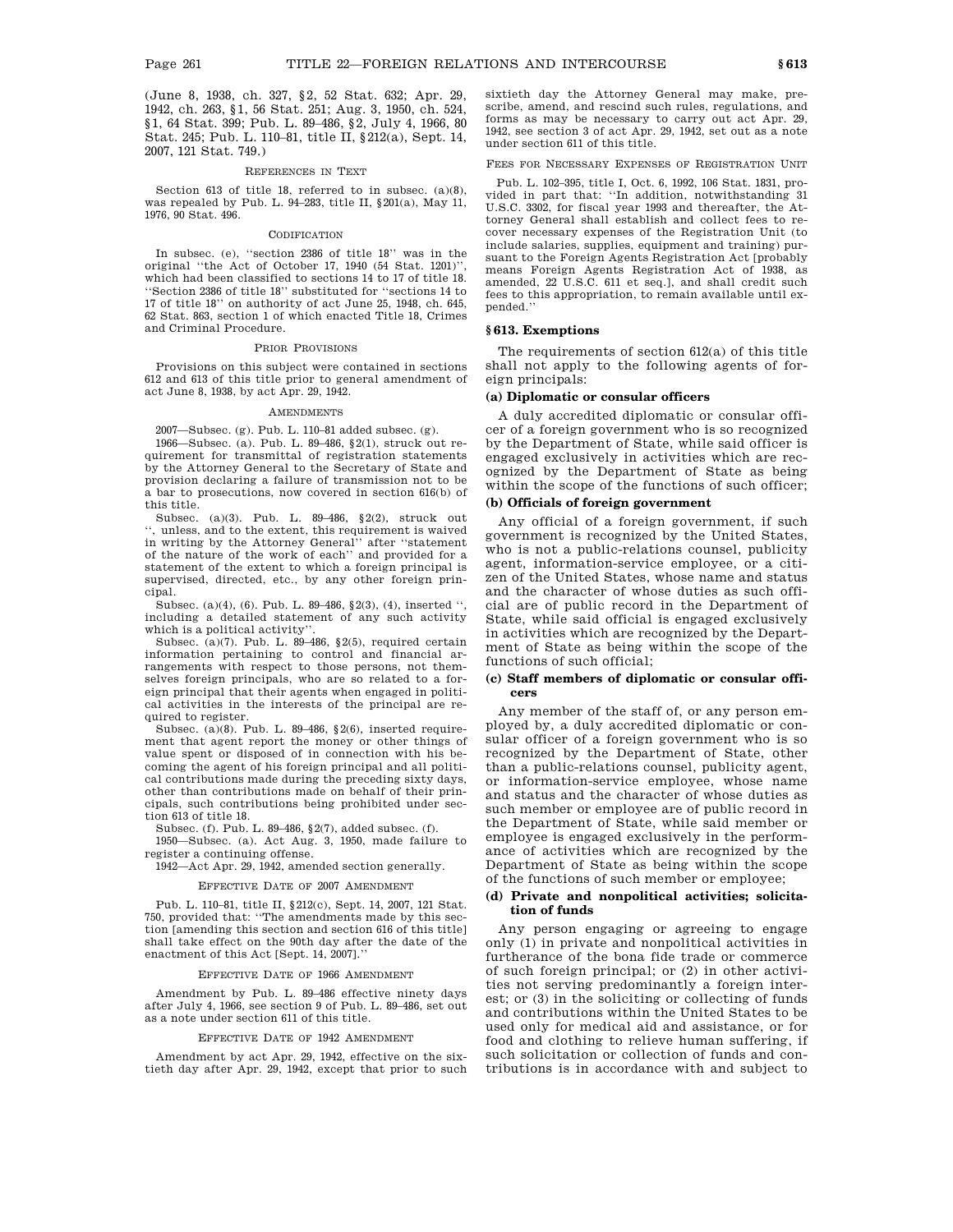the provisions of subchapter II of chapter 9 of this title, and such rules and regulations as may be prescribed thereunder;

# **(e) Religious, scholastic, or scientific pursuits**

Any person engaging or agreeing to engage only in activities in furtherance of bona fide religious, scholastic, academic, or scientific pursuits or of the fine arts;

# **(f) Defense of foreign government vital to United States defense**

Any person, or employee of such person, whose foreign principal is a government of a foreign country the defense of which the President deems vital to the defense of the United States while, (1) such person or employee engages only in activities which are in furtherance of the policies, public interest, or national defense both of such government and of the Government of the United States, and are not intended to conflict with any of the domestic or foreign policies of the Government of the United States, (2) each communication or expression by such person or employee which he intends to, or has reason to believe will, be published, disseminated, or circulated among any section of the public, or portion thereof, within the United States, is a part of such activities and is believed by such person to be truthful and accurate and the identity of such person as an agent of such foreign principal is disclosed therein, and (3) such government of a foreign country furnishes to the Secretary of State for transmittal to, and retention for the duration of this subchapter by, the Attorney General such information as to the identity and activities of such person or employee at such times as the Attorney General may require. Upon notice to the Government of which such person is an agent or to such person or employee, the Attorney General, having due regard for the public interest and national defense, may, with the approval of the Secretary of State, and shall, at the request of the Secretary of State, terminate in whole or in part the exemption herein of any such person or employee;

### **(g) Persons qualified to practice law**

Any person qualified to practice law, insofar as he engages or agrees to engage in the legal representation of a disclosed foreign principal before any court of law or any agency of the Government of the United States: *Provided*, That for the purposes of this subsection legal representation does not include attempts to influence or persuade agency personnel or officials other than in the course of judicial proceedings, criminal or civil law enforcement inquiries, investigations, or proceedings, or agency proceedings required by statute or regulation to be conducted on the record.

### **(h) Agents of foreign principals**

Any agent of a person described in section 611(b)(2) of this title or an entity described in section  $611(b)(3)$  of this title if the agent has engaged in lobbying activities and has registered under the Lobbying Disclosure Act of 1995 [2 U.S.C. 1601 et seq.] in connection with the agent's representation of such person or entity. (June 8, 1938, ch. 327, §3, 52 Stat. 632; Aug. 7, 1939, ch. 521, §2, 53 Stat. 1245; Apr. 29, 1942, ch. 263, §1,

56 Stat. 254; Pub. L. 87–366, §2, Oct. 4, 1961, 75 Stat. 784; Pub. L. 89–486, §3, July 4, 1966, 80 Stat. 246; Pub. L. 104–65, §9(2), (3), Dec. 19, 1995, 109 Stat. 700; Pub. L. 105–166, §5, Apr. 6, 1998, 112 Stat. 39.)

#### REFERENCES IN TEXT

The Lobbying Disclosure Act of 1995, referred to in subsec. (h), is Pub. L. 104–65, Dec. 19, 1995, 109 Stat. 691, which is classified principally to chapter 26 (§1601 et seq.) of Title 2, The Congress. For complete classification of this Act to the Code, see Short Title note set out under section 1601 of Title 2 and Tables.

#### PRIOR PROVISIONS

Prior to general amendment of act June 8, 1938, by act Apr. 29, 1942, section related to additional registration statements after each six months period. Provisions on that subject were incorporated in section 612 of this title by 1942 amendment.

#### AMENDMENTS

1998—Subsec. (h). Pub. L. 105–166 substituted ''has engaged in lobbying activities and has registered'' for ''is required to register and does register''.

1995—Subsec. (g). Pub. L. 104–65, §9(2), substituted ''judicial proceedings, criminal or civil law enforcement inquiries, investigations, or proceedings, or agency proceedings required by statute or regulation to be conducted on the record'' for ''established agency proceedings, whether formal or informal''.

Subsec. (h). Pub. L. 104–65, §9(3), added subsec. (h).

1966—Subsec. (d). Pub. L. 89–486, §3(a), designated existing provisions as cls. (1) and (3), struck out ''financial or mercantile'' before ''activities'' in cl. (1), and inserted the cl. (2) exemption of any person engaging or agreeing to engage in other activities not serving predominantly a foreign interest.

Subsec.  $(g)$ . Pub. L. 89–486, §3(b), added subsec.  $(g)$ .

1961—Subsec. (d). Pub. L. 87–366 substituted ''private and nonpolitical financial or mercantile activities in furtherance'' for ''private, non-political, financial, mercantile, or other activities in furtherance''.

1942—Act Apr. 29, 1942, amended section generally.

1939—Act Aug. 7, 1939, amended section generally.

# EFFECTIVE DATE OF 1995 AMENDMENT

Amendment by Pub. L. 104–65 effective Jan. 1, 1996, except as otherwise provided, see section 24 of Pub. L. 104–65, set out as an Effective Date note under section 1601 of Title 2, The Congress.

### EFFECTIVE DATE OF 1966 AMENDMENT

Amendment by Pub. L. 89–486 effective ninety days after July 4, 1966, see section 9 of Pub. L. 89–486, set out as a note under section 611 of this title.

#### EFFECTIVE DATE OF 1942 AMENDMENT

Amendment by act Apr. 29, 1942, effective on the sixtieth day after Apr. 29, 1942, except that prior to such sixtieth day the Attorney General may make, prescribe, amend, and rescind such rules, regulations, and forms as may be necessary to carry out act Apr. 29, 1942, see section 3 of act Apr. 29, 1942, set out as a note under section 611 of this title.

# **§ 614. Filing and labeling of political propaganda**

# **(a) Copies to Attorney General; statement as to places, times, and extent of transmission**

Every person within the United States who is an agent of a foreign principal and required to register under the provisions of this subchapter and who transmits or causes to be transmitted in the United States mails or by any means or instrumentality of interstate or foreign commerce any informational materials for or in the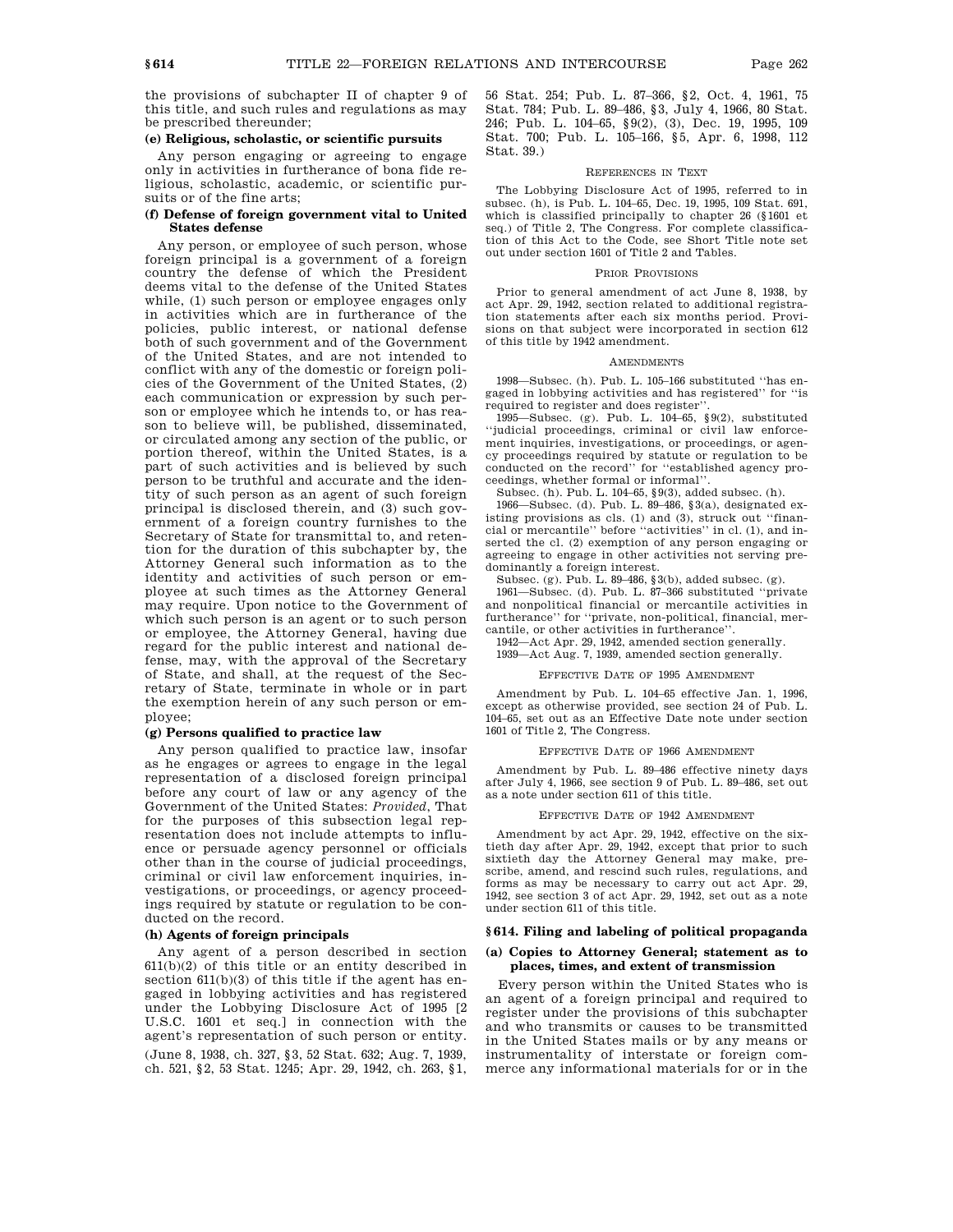interests of such foreign principal (i) in the form of prints, or (ii) in any other form which is reasonably adapted to being, or which he believes will be, or which he intends to be, disseminated or circulated among two or more persons shall, not later than forty-eight hours after the beginning of the transmittal thereof, file with the Attorney General two copies thereof.

### **(b) Identification statement**

It shall be unlawful for any person within the United States who is an agent of a foreign principal and required to register under the provisions of this subchapter to transmit or cause to be transmitted in the United States mails or by any means or instrumentality of interstate or foreign commerce any informational materials for or in the interests of such foreign principal without placing in such informational materials a conspicuous statement that the materials are distributed by the agent on behalf of the foreign principal, and that additional information is on file with the Department of Justice, Washington, District of Columbia. The Attorney General may by rule define what constitutes a conspicuous statement for the purposes of this subsection.

# **(c) Public inspection**

The copies of informational materials required by this subchapter to be filed with the Attorney General shall be available for public inspection under such regulations as he may prescribe.

# **(d) Library of Congress**

For purposes of the Library of Congress, other than for public distribution, the Secretary of the Treasury and the United States Postal Service are authorized, upon the request of the Librarian of Congress, to forward to the Library of Congress fifty copies, or as many fewer thereof as are available, of all foreign prints determined to be prohibited entry under the provisions of section 1305 of title 19 and of all foreign prints excluded from the mails under authority of section 1717 of title 18.

Notwithstanding the provisions of section 1305 of title 19 and of section 1717 of title 18, the Secretary of the Treasury is authorized to permit the entry and the United States Postal Service is authorized to permit the transmittal in the mails of foreign prints imported for governmental purposes by authority or for the use of the United States or for the use of the Library of Congress.

# **(e) Information furnished to agency or official of United States Government**

It shall be unlawful for any person within the United States who is an agent of a foreign principal required to register under the provisions of this subchapter to transmit, convey, or otherwise furnish to any agency or official of the Government (including a Member or committee of either House of Congress) for or in the interests of such foreign principal any political propaganda or to request from any such agency or official for or in the interests of such foreign principal any information or advice with respect to any matter pertaining to the political or public interests, policies or relations of a foreign country or of a political party or pertaining to

the foreign or domestic policies of the United States unless the propaganda or the request is prefaced or accompanied by a true and accurate statement to the effect that such person is registered as an agent of such foreign principal under this subchapter.

## **(f) Appearances before Congressional committees**

Whenever any agent of a foreign principal required to register under this subchapter appears before any committee of Congress to testify for or in the interests of such foreign principal, he shall, at the time of such appearance, furnish the committee with a copy of his most recent registration statement filed with the Department of Justice as an agent of such foreign principal for inclusion in the records of the committee as part of his testimony.

(June 8, 1938, ch. 327, §4, 52 Stat. 632; Aug. 7, 1939, ch. 521, §3, 53 Stat. 1246; Apr. 29, 1942, ch. 263, §1, 56 Stat. 255; Pub. L. 89–486, §4, July 4, 1966, 80 Stat. 246; Pub. L. 91–375, §4(a), Aug. 12, 1970, 84 Stat. 773; Pub. L. 104–65, §9(4)–(6), Dec. 19, 1995, 109 Stat. 700.)

#### CODIFICATION

Section 1717 of title 18, referred to in subsec. (d), was in the original ''section 1 of title XII of the Act of June 15, 1917 (40 Stat. 230)'' which was classified to section 343 of former Title 18, Criminal Code and Criminal Procedure. ''Section 1717 of title 18'' substituted for ''section 343 of title 18'' on authority of act June 25, 1948, ch. 645, 62 Stat. 683, section 1 of which enacted Title 18, Crimes and Criminal Procedure.

#### PRIOR PROVISIONS

Prior to general amendment of act June 8, 1938, by act Apr. 29, 1942, section related to retention of statements as public records. Provisions on that subject were incorporated in section 616 of this title by 1942 amendment.

#### **AMENDMENTS**

1995—Subsec. (a). Pub. L. 104–65, §9(4)(B), which directed striking out ''and a statement, duly signed by or on behalf of such an agent, setting forth full information as to the places, times, and extent of such transmittal'' after ''Attorney General two copies thereof'', was executed by striking out such language, which read in part ''on behalf of such agent'', to reflect the probable intent of Congress.

Pub. L. 104–65, §9(4)(A), substituted ''informational materials'' for ''political propaganda''.

Subsec. (b). Pub. L. 104–65, §9(5), substituted ''informational materials for or'' for ''political propaganda for or'' and substituted ''without placing in such informational materials a conspicuous statement that the materials are distributed by the agent on behalf of the foreign principal, and that additional information is on file with the Department of Justice, Washington, District of Columbia. The Attorney General may by rule define what constitutes a conspicuous statement for the purposes of this subsection.'' for cls. (i) and (ii) and concluding provisions which made it unlawful for an agent of a foreign principal to transmit in the United States political propaganda unless the propaganda identified the agent and contained information about the registration of the agent and authorized the Attorney General to prescribe regulations relating to the information to be provided.

Subsec. (c). Pub. L. 104–65, §9(6), substituted ''informational materials'' for ''political propaganda''.

1966—Subsec. (a). Pub. L. 89–486, §4(1), inserted ''for or in the interests of such foreign principal'' after ''political propaganda'' and substituted ''file with the Attor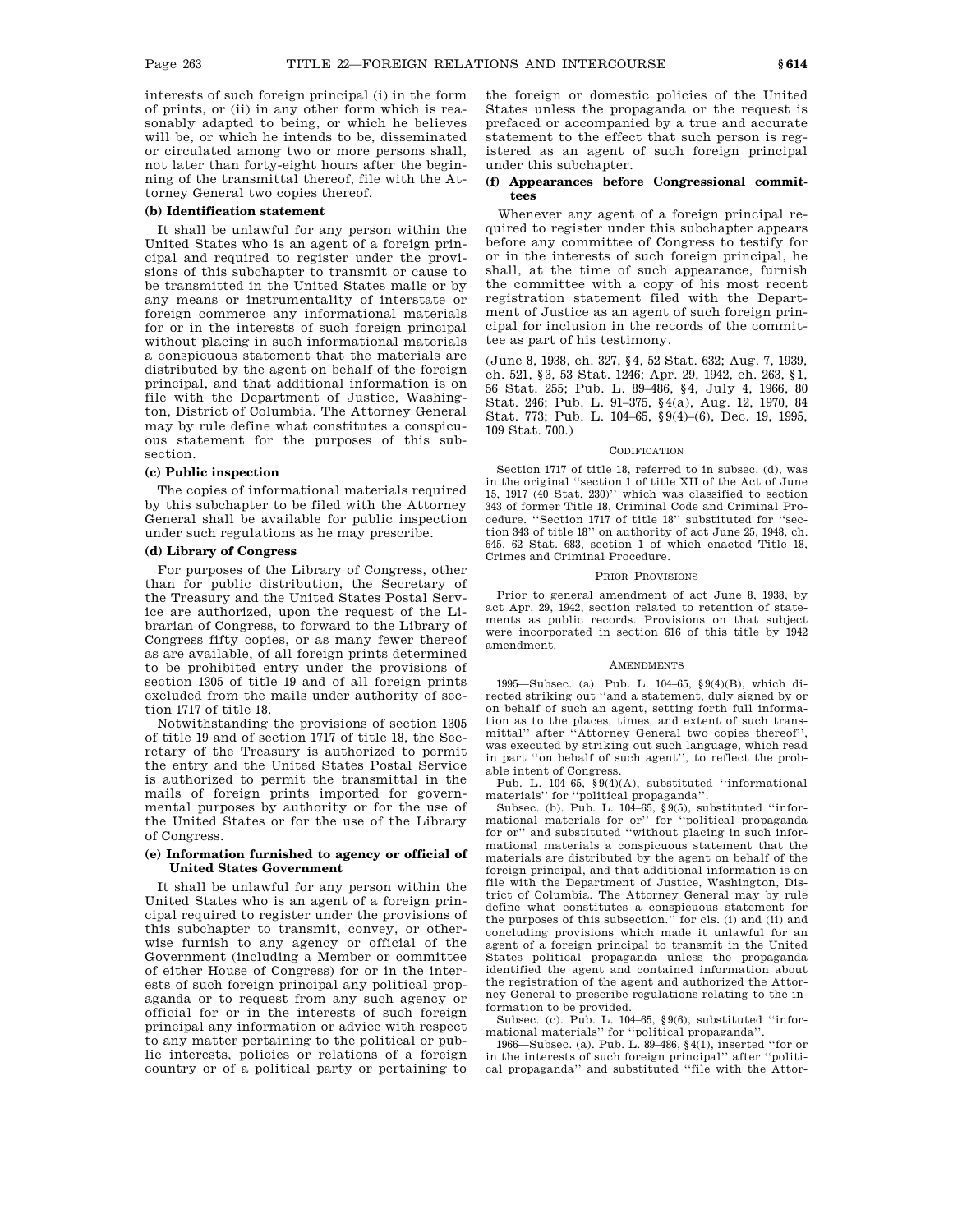ney General two copies thereof'' for ''sent to the Librarian of Congress two copies thereof and file with the Attorney General one copy thereof''.

Subsec. (b). Pub. L. 89–486, §4(2), inserted ''for or in the interests of such foreign principal'' after ''political propaganda'', where first appearing, and ''the relationship or connection between the person transmitting the political propaganda or causing it to be transmitted and such propaganda;'' after ''setting forth'' and substituted ''such foreign principal'' for each of his foreign principals''.

Subsec. (c). Pub. L. 89–486, §4(3), substituted ''filed with the Attorney General'' for ''sent to the Librarian of Congress''.

Subsecs. (e), (f). Pub. L. 89–486, §4(4), added subsecs. (e) and (f).

1942—Act Apr. 29, 1942, amended section generally.

1939—Act Aug. 7, 1939, amended section generally.

#### EFFECTIVE DATE OF 1995 AMENDMENT

Amendment by Pub. L. 104–65 effective Jan. 1, 1996, except as otherwise provided, see section 24 of Pub. L. 104–65, set out as an Effective Date note under section 1601 of Title 2, The Congress.

## EFFECTIVE DATE OF 1966 AMENDMENT

Amendment by Pub. L. 89–486 effective ninety days after July 4, 1966, see section 9 of Pub. L. 89–486, set out as a note under section 611 of this title.

#### EFFECTIVE DATE OF 1942 AMENDMENT

Amendment by act Apr. 29, 1942, effective on the sixtieth day after Apr. 29, 1942, except that prior to such sixtieth day the Attorney General may make, prescribe, amend, and rescind such rules, regulations, and forms as may be necessary to carry out act Apr. 29, 1942, see section 3 of act Apr. 29, 1942, set out as a note under section 611 of this title.

## TRANSFER OF FUNCTIONS

In subsec. (d), ''United States Postal Service'' substituted for ''Postmaster General'' in two places pursuant to Pub. L. 91–375, §4(a), Aug. 12, 1970, 84 Stat. 773, set out as a note under section 201 of Title 39, Postal Service, which abolished office of Postmaster General of Post Office Department and transferred its functions to United States Postal Service.

#### **§ 615. Books and records**

Every agent of a foreign principal registered under this subchapter shall keep and preserve while he is an agent of a foreign principal such books of account and other records with respect to all his activities, the disclosure of which is required under the provisions of this subchapter, in accordance with such business and accounting practices, as the Attorney General, having due regard for the national security and the public interest, may by regulation prescribe as necessary or appropriate for the enforcement of the provisions of this subchapter and shall preserve the same for a period of three years following the termination of such status. Until regulations are in effect under this section every agent of a foreign principal shall keep books of account and shall preserve all written records with respect to his activities. Such books and records shall be open at all reasonable times to the inspection of any official charged with the enforcement of this subchapter. It shall be unlawful for any person willfully to conceal, destroy, obliterate, mutilate, or falsify, or to attempt to conceal, destroy, obliterate, mutilate, or falsify, or to cause to be concealed, destroyed, obliterated, mutilated, or falsified, any books or

records required to be kept under the provisions of this section.

(June 8, 1938, ch. 327, §5, 52 Stat. 633; Apr. 29, 1942, ch. 263, §1, 56 Stat. 256; Pub. L. 89–486, §5, July 4, 1966, 80 Stat. 247.)

### PRIOR PROVISIONS

Prior to general amendment of act June 8, 1938, by act Apr. 29, 1942, section related to penalties. Provisions on that subject were incorporated in section 618 of this title by 1942 amendment.

## **AMENDMENTS**

1966—Pub. L. 89–486 inserted ''in accordance with such business and accounting practices,'' after ''under the provisions of this subchapter,'

1942—Act Apr. 29, 1942, amended section generally.

## EFFECTIVE DATE OF 1966 AMENDMENT

Amendment by Pub. L. 89–486 effective ninety days after July 4, 1966, see section 9 of Pub. L. 89–486, set out as a note under section 611 of this title.

#### EFFECTIVE DATE OF 1942 AMENDMENT

Amendment by act Apr. 29, 1942, effective on the sixtieth day after Apr. 29, 1942, except that prior to such sixtieth day the Attorney General may make, prescribe, amend, and rescind such rules, regulations, and forms as may be necessary to carry out act Apr. 29, 1942, see section 3 of act Apr. 29, 1942, set out as a note under section 611 of this title.

# **§ 616. Public examination of official records; transmittal of records and information**

## **(a) Permanent copy of statement; inspection; withdrawal**

The Attorney General shall retain in permanent form one copy of all registration statements furnished under this subchapter, and the same shall be public records and open to public examination and inspection at such reasonable hours, under such regulations, as the Attorney General may prescribe, and copies of the same shall be furnished to every applicant at such reasonable fee as the Attorney General may prescribe. The Attorney General may withdraw from public examination the registration statement and other statements of any agent of a foreign principal whose activities have ceased to be of a character which requires registration under the provisions of this subchapter.

## **(b) Secretary of State**

The Attorney General shall, promptly upon receipt, transmit one copy of every registration statement filed hereunder and one copy of every amendment or supplement thereto filed hereunder, to the Secretary of State for such comment and use as the Secretary of State may determine to be appropriate from the point of view of the foreign relations of the United States. Failure of the Attorney General so to transmit such copy shall not be a bar to prosecution under this subchapter.

## **(c) Executive departments and agencies; Congressional committees**

The Attorney General is authorized to furnish to departments and agencies in the executive branch and committees of the Congress such information obtained by him in the administration of this subchapter, including the names of registrants under this subchapter, copies of reg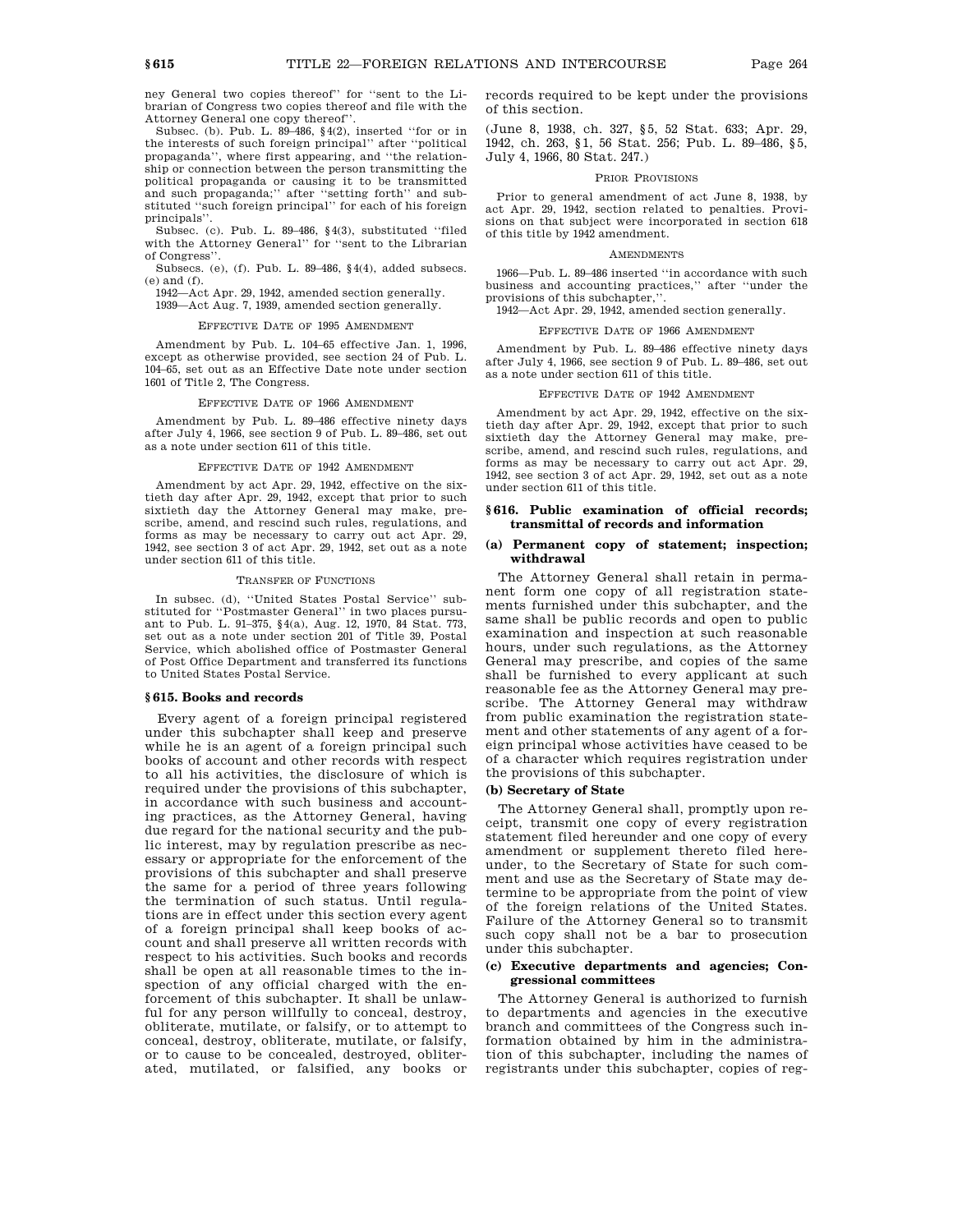istration statements, or parts thereof, or other documents or information filed under this subchapter, as may be appropriate in the light of the purposes of this subchapter.

# **(d) Public database of registration statements and updates**

# **(1) In general**

The Attorney General shall maintain, and make available to the public over the Internet, without a fee or other access charge, in a searchable, sortable, and downloadable manner, to the extent technically practicable, an electronic database that—

(A) includes the information contained in registration statements and updates filed under this subchapter; and

(B) is searchable and sortable, at a minimum, by each of the categories of information described in section 612(a) of this title.

# **(2) Accountability**

The Attorney General shall make each registration statement and update filed in electronic form pursuant to section 612(g) of this title available for public inspection over the Internet as soon as technically practicable after the registration statement or update is filed.

(June 8, 1938, ch. 327, §6, 52 Stat. 633; Apr. 29, 1942, ch. 263, §1, 56 Stat. 256; Pub. L. 89–486, §6, July 4, 1966, 80 Stat. 247; Pub. L. 104–65, §9(7), Dec. 19, 1995, 109 Stat. 700; Pub. L. 110–81, title II, §212(b), Sept. 14, 2007, 121 Stat. 749.)

### PRIOR PROVISIONS

Prior to general amendment of act June 8, 1938, by act Apr. 29, 1942, section related to rules and regulations. Provisions on that subject were incorporated in section 620 of this title by 1942 amendment.

Provisions on this subject were contained in section 614 of this title prior to general amendment of act June 8, 1938, by act Apr. 29, 1942.

#### **AMENDMENTS**

2007—Subsec. (d). Pub. L. 110–81 added subsec. (d).

1995—Subsec. (a). Pub. L. 104–65, §9(7)(A), struck out ''and all statements concerning the distribution of political propaganda'' after ''all registration statements''.

Subsec. (b). Pub. L. 104–65, §9(7)(B), struck out '', and one copy of every item of political propaganda'' after ''supplement thereto''.

Subsec. (c). Pub. L. 104–65, §9(7)(C), struck out ''copies of political propaganda,'' after ''parts thereof,''.

1966—Pub. L. 89–486 designated existing provisions as subsec. (a) and added subsecs. (b) and (c).

1942—Act Apr. 29, 1942, amended section generally.

### EFFECTIVE DATE OF 2007 AMENDMENT

Amendment by Pub. L. 110–81 effective on the 90th day after Sept. 14, 2007, see section 212(c) of Pub. L. 110–81, set out as a note under section 612 of this title.

## EFFECTIVE DATE OF 1995 AMENDMENT

Amendment by Pub. L. 104–65 effective Jan. 1, 1996, except as otherwise provided, see section 24 of Pub. L. 104–65, set out as an Effective Date note under section 1601 of Title 2, The Congress.

#### EFFECTIVE DATE OF 1966 AMENDMENT

Amendment by Pub. L. 89–486 effective ninety days after July 4, 1966, see section 9 of Pub. L. 89–486, set out as a note under section 611 of this title.

## EFFECTIVE DATE OF 1942 AMENDMENT

Amendment by act Apr. 29, 1942, effective on the sixtieth day after Apr. 29, 1942, except that prior to such sixtieth day the Attorney General may make, prescribe, amend, and rescind such rules, regulations, and forms as may be necessary to carry out act Apr. 29, 1942, see section 3 of act Apr. 29, 1942, set out as a note under section 611 of this title.

# **§ 617. Liability of officers**

Each officer, or person performing the functions of an officer, and each director, or person performing the functions of a director, of an agent of a foreign principal which is not an individual shall be under obligation to cause such agent to execute and file a registration statement and supplements thereto as and when such filing is required under subsections (a) and (b) of section 612 of this title and shall also be under obligation to cause such agent to comply with all the requirements of sections 614(a) and (b) and 615 of this title and all other requirements of this subchapter. Dissolution of any organization acting as an agent of a foreign principal shall not relieve any officer, or person performing the functions of an officer, or any director, or person performing the functions of a director, from complying with the provisions of this section. In case of failure of any such agent of a foreign principal to comply with any of the requirements of this subchapter, each of its officers, or persons performing the functions of officers, and each of its directors, or persons performing the functions of directors, shall be subject to prosecution therefor.

(June 8, 1938, ch. 327, §7, 52 Stat. 633; Apr. 29, 1942, ch. 263, §1, 56 Stat. 256; Aug. 3, 1950, ch. 524, §2, 64 Stat. 400.)

#### PRIOR PROVISIONS

Section 7 of act June 8, 1938, prior to the general amendment of that act by act Apr. 29, 1942, provided for the effective date of the 1938 act. See Effective Date note set out under section 611 of this title.

#### AMENDMENTS

1950—Act Aug. 3, 1950, continued the obligation of officers, directors, and persons acting as such to comply with this subchapter despite the dissolution of a foreign agent.

1942—Act Apr. 29, 1942, amended section generally.

### EFFECTIVE DATE OF 1942 AMENDMENT

Amendment by act Apr. 29, 1942, effective on the sixtieth day after Apr. 29, 1942, except that prior to such sixtieth day the Attorney General may make, prescribe, amend, and rescind such rules, regulations, and forms as may be necessary to carry out act Apr. 29, 1942, see section 3 of act Apr. 29, 1942, set out as a note under section 611 of this title.

#### **§ 618. Enforcement and penalties**

## **(a) Violations; false statements and willful omissions**

#### Any person who—

(1) willfully violates any provision of this subchapter or any regulation thereunder, or

(2) in any registration statement or supplement thereto or in any other document filed with or furnished to the Attorney General under the provisions of this subchapter willfully makes a false statement of a material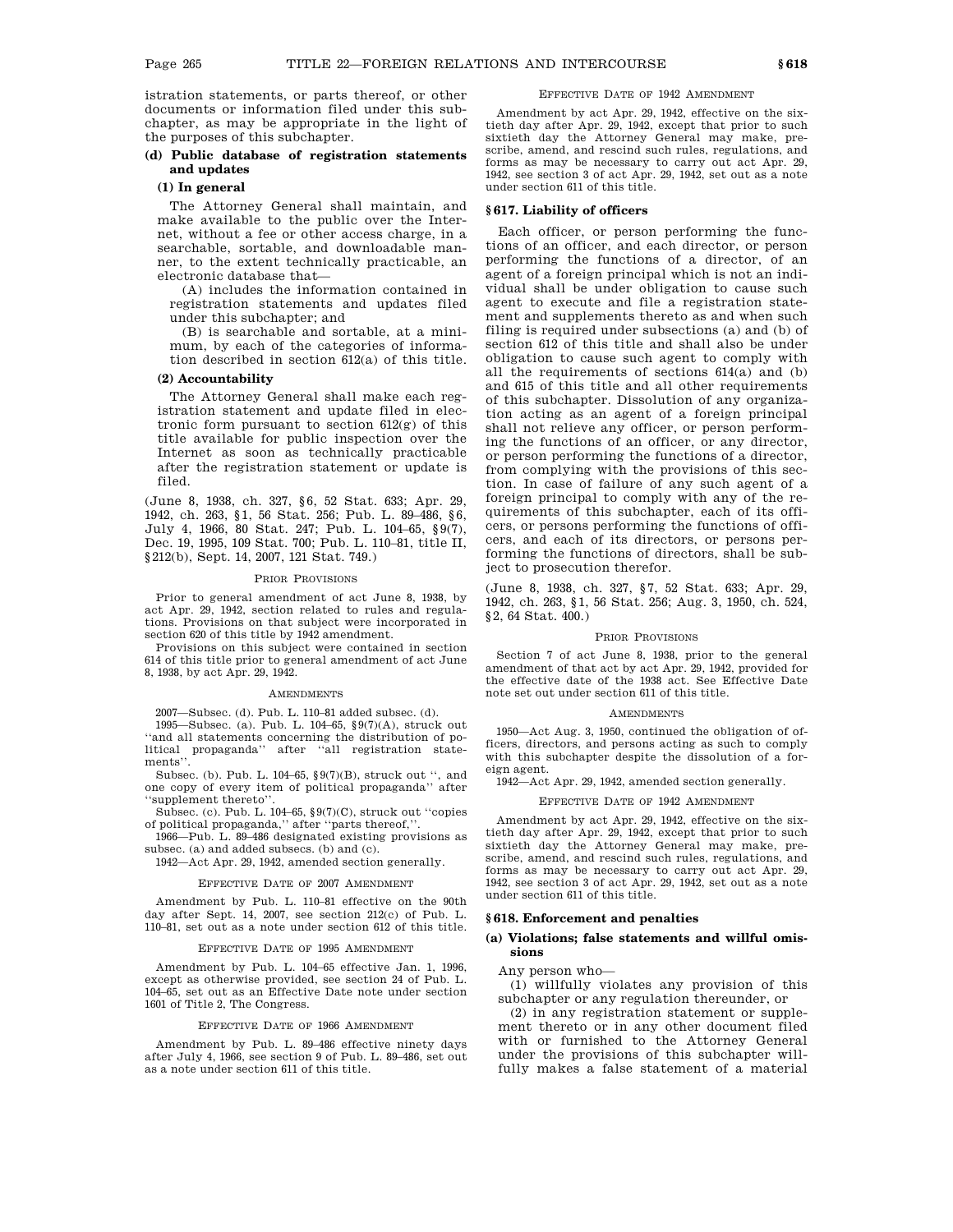fact or willfully omits any material fact required to be stated therein or willfully omits a material fact or a copy of a material document necessary to make the statements therein and the copies of documents furnished therewith not misleading, shall, upon conviction thereof, be punished by a fine of not more than \$10,000 or by imprisonment for not more than five years, or both, except that in the case of a violation of subsection (b), (e), or (f) of section 614 of this title or of subsection (g) or (h) of this section the punishment shall be a fine of not more than \$5,000 or imprisonment for not more than six months, or both.

# **(b) Proof of identity of foreign principal**

In any proceeding under this subchapter in which it is charged that a person is an agent of a foreign principal with respect to a foreign principal outside of the United States, proof of the specific identity of the foreign principal shall be permissible but not necessary.

## **(c) Removal**

Any alien who shall be convicted of a violation of, or a conspiracy to violate, any provision of this subchapter or any regulation thereunder shall be subject to removal pursuant to chapter 4 of title II of the Immigration and Nationality Act [8 U.S.C. 1221 et seq.].

# **(d) Repealed. Pub. L. 104–65, § 9(8)(B), Dec. 19, 1995, 109 Stat. 700**

### **(e) Continuing offense**

Failure to file any such registration statement or supplements thereto as is required by either section 612(a) or section 612(b) of this title shall be considered a continuing offense for as long as such failure exists, notwithstanding any statute of limitation or other statute to the contrary.

# **(f) Injunctive remedy; jurisdiction of district court**

Whenever in the judgment of the Attorney General any person is engaged in or about to engage in any acts which constitute or will constitute a violation of any provision of this subchapter, or regulations issued thereunder, or whenever any agent of a foreign principal fails to comply with any of the provisions of this subchapter or the regulations issued thereunder, or otherwise is in violation of the subchapter, the Attorney General may make application to the appropriate United States district court for an order enjoining such acts or enjoining such person from continuing to act as an agent of such foreign principal, or for an order requiring compliance with any appropriate provision of the subchapter or regulation thereunder. The district court shall have jurisdiction and authority to issue a temporary or permanent injunction, restraining order or such other order which it may deem proper.

### **(g) Deficient registration statement**

If the Attorney General determines that a registration statement does not comply with the requirements of this subchapter or the regulations issued thereunder, he shall so notify the registrant in writing, specifying in what respects the statement is deficient. It shall be unlawful for any person to act as an agent of a foreign principal at any time ten days or more after receipt of such notification without filing an amended registration statement in full compliance with the requirements of this subchapter and the regulations issued thereunder.

# **(h) Contingent fee arrangement**

It shall be unlawful for any agent of a foreign principal required to register under this subchapter to be a party to any contract, agreement, or understanding, either express or implied, with such foreign principal pursuant to which the amount or payment of the compensation, fee, or other remuneration of such agent is contingent in whole or in part upon the success of any political activities carried on by such agent.

(June 8, 1938, ch. 327, §8, as added Apr. 29, 1942, ch. 263, §1, 56 Stat. 257; amended Sept. 23, 1950, ch. 1024, title I, §20(b), 64 Stat. 1005; June 27, 1952, ch. 477, title IV, §402(d), 66 Stat. 276; Aug. 1, 1956, ch. 849, §1, 70 Stat. 899; Pub. L. 89–486, §7, July 4, 1966, 80 Stat. 248; Pub. L. 98–620, title IV, §402(26), Nov. 8, 1984, 98 Stat. 3359; Pub. L. 104–65, §9(8), Dec. 19, 1995, 109 Stat. 700; Pub. L. 104–208, div. C, title III, §308(e)(19), Sept. 30, 1996, 110 Stat. 3009–621.)

#### REFERENCES IN TEXT

The Immigration and Nationality Act, referred to in subsec. (c), is act June 27, 1952, ch. 477, 66 Stat. 163, as amended. Chapter 4 of title II of the Act is classified generally to part IV (§1221 et seq.) of subchapter II of chapter 12 of Title 8, Aliens and Nationality. For complete classification of this Act to the Code, see Short Title note set out under section 1101 of Title 8 and Tables.

### PRIOR PROVISIONS

Provisions on this subject were contained in section 615 of this title prior to general amendment of act June 8, 1938, by act Apr. 29, 1942.

### AMENDMENTS

1996—Subsec. (c). Pub. L. 104–208 substituted ''removal pursuant to chapter 4 of title II of the Immigration and Nationality Act'' for ''deportation in the manner provided by sections 1251 to 1253 of title 8''.

1995—Subsec. (a)(2). Pub. L. 104–65, §9(8)(A), struck out ''or in any statement under section 614(a) of this title concerning the distribution of political propaganda'' after ''or supplement thereto''.

Subsec. (d). Pub. L. 104–65, §9(8)(B), struck out subsec. (d) which read as follows: ''The United States Postal Service may declare to be nonmailable any communication or expression falling within clause (2) of section 611(j) of this title in the form of prints or in any other form reasonably adapted to, or reasonably appearing to be intended for, dissemination or circulation among two or more persons, which is offered or caused to be offered for transmittal in the United States mails to any person or persons in any other American republic by any agent of a foreign principal, if the United States Postal Service is informed in writing by the Secretary of State that the duly accredited diplomatic representative of such American republic has made written representation to the Department of State that the admission or circulation of such communication or expression in such American republic is prohibited by the laws thereof and has requested in writing that its transmittal thereto be stopped.''

1984—Subsec. (f). Pub. L. 98–620 struck out provision that the proceedings shall be made a preferred cause and expedited in every way.